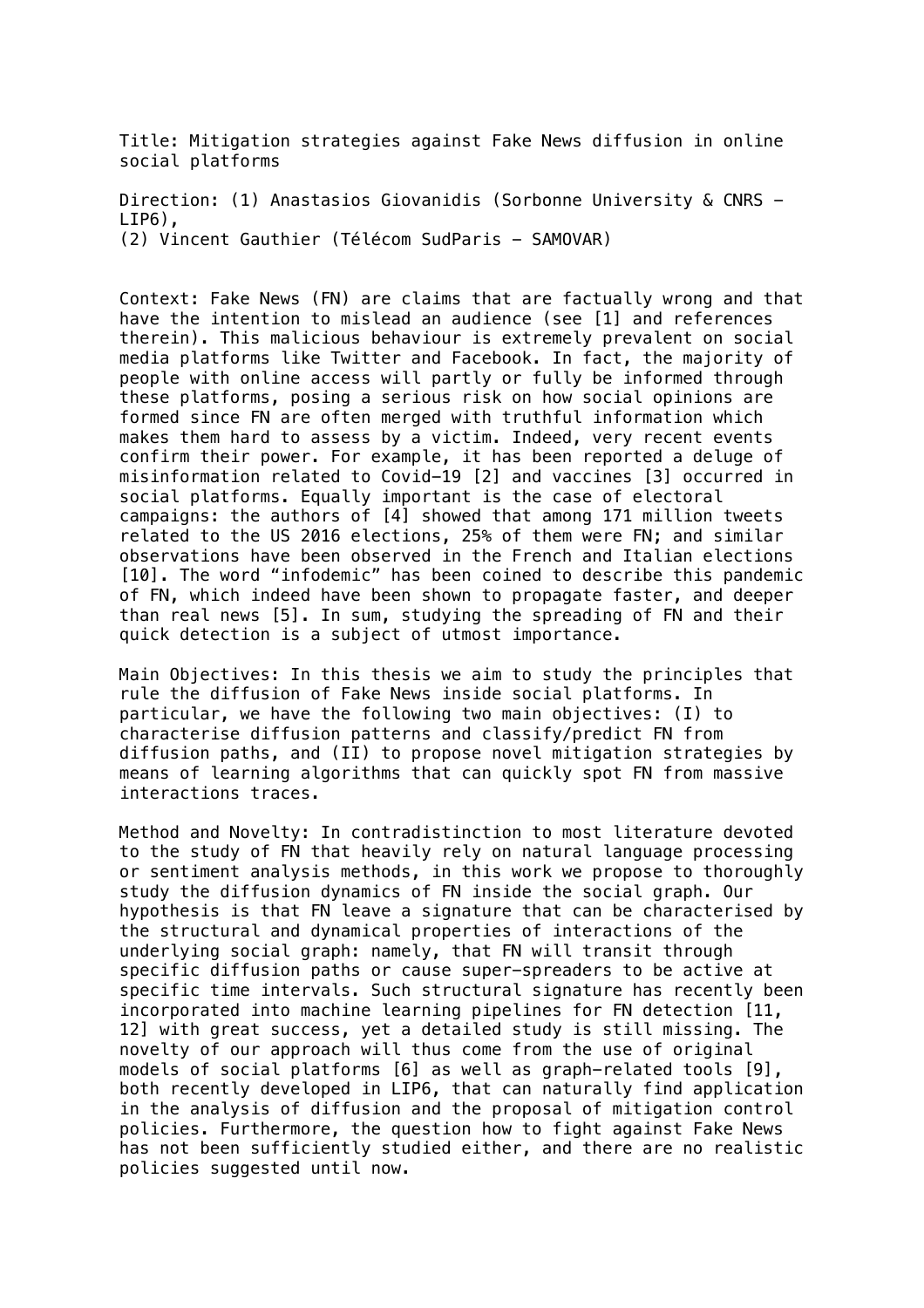Specific Aims:

(I) Characterise the diffusion of FN: This part will answer the question why and how misinformation can trigger a large sharing cascade among the users on social media. To do so, we will study patterns in the way diffusion episodes are spread among users, and use these for classification and prediction. In this part of the work, questions related to user and/or activity clustering as well as assortativity are very pertinent, because there is a relation of FN spread with filter bubbles and polarisation of opinions [7]. To achieve this, we will adapt our models from [6] but we will also use ideas from the LIP6-ComplexNetworks team, which introduced Link Streams to model and study interactions over time and diffusion paths formed by them [9]. For classification and prediction purposes we will build upon current pipelines that leverage Graph Neural Networks.

(II) Study ways to mitigate FN: In this part we will mostly study centralised policies (from the social-platform perspective). Existing works [8] propose to dynamically incentivise users to spread true news. In our opinion, however, the platform has a more important role in the control of FN, because it can intervene on user feeds to either filter FNs or to promote real news. Such platform-based policies can be cast in the framework of Reinforcement Learning; the platform can have partial observation of the current situation (since not all FN can be identified) and intervene to correct with its own advertising or filtering policies. Alternatively, user coalitions (from mainstream or online media) could cooperate and adapt their actions to promote more intensively verified content.

DATA: There are many available datasets for FN related to their spread in social media. These come primarily from Twitter, see CREDBANK and FakeNewsNet in [1], Covid19 Infodemics Observatory in [2]. Two datasets: Recent Fake News and 2011 Tohoku earthquake and tsunami in [13].

## REFERENCES

[1] Kai Shu, Amy Sliva, Suhang Wang, Jiliang Tang, and Huan Liu, (2017). "Fake News Detection on Social Media: A Data Mining Perspective," SIGKDD Explor. Newsl. 19, 1 (June 2017), 22-36. DOI:https://doi.org/10.1145/3137597.3137600

[2] V. d'Andrea, O. Artime, N. Castaldo, P. Sacco, R. Gallotti, and M. De Domenico, (2022) "Epidemic proximity and imitation dynamics drive infodemic waves during the COVID-19 pandemic", Phys. Rev. Research, vol.4, iss.1, pp.013158-(1-10), American Physical Society, doi: 10.1103/PhysRevResearch.4.013158

[3] A. Ghaddar, S. Khandaqji, Z. Awad, R. Kansoun (2022), "Conspiracy beliefs and vaccination intent for COVID-19 in an infodemic", PLoS ONE 17(1): e0261559. https://doi.org/10.1371/